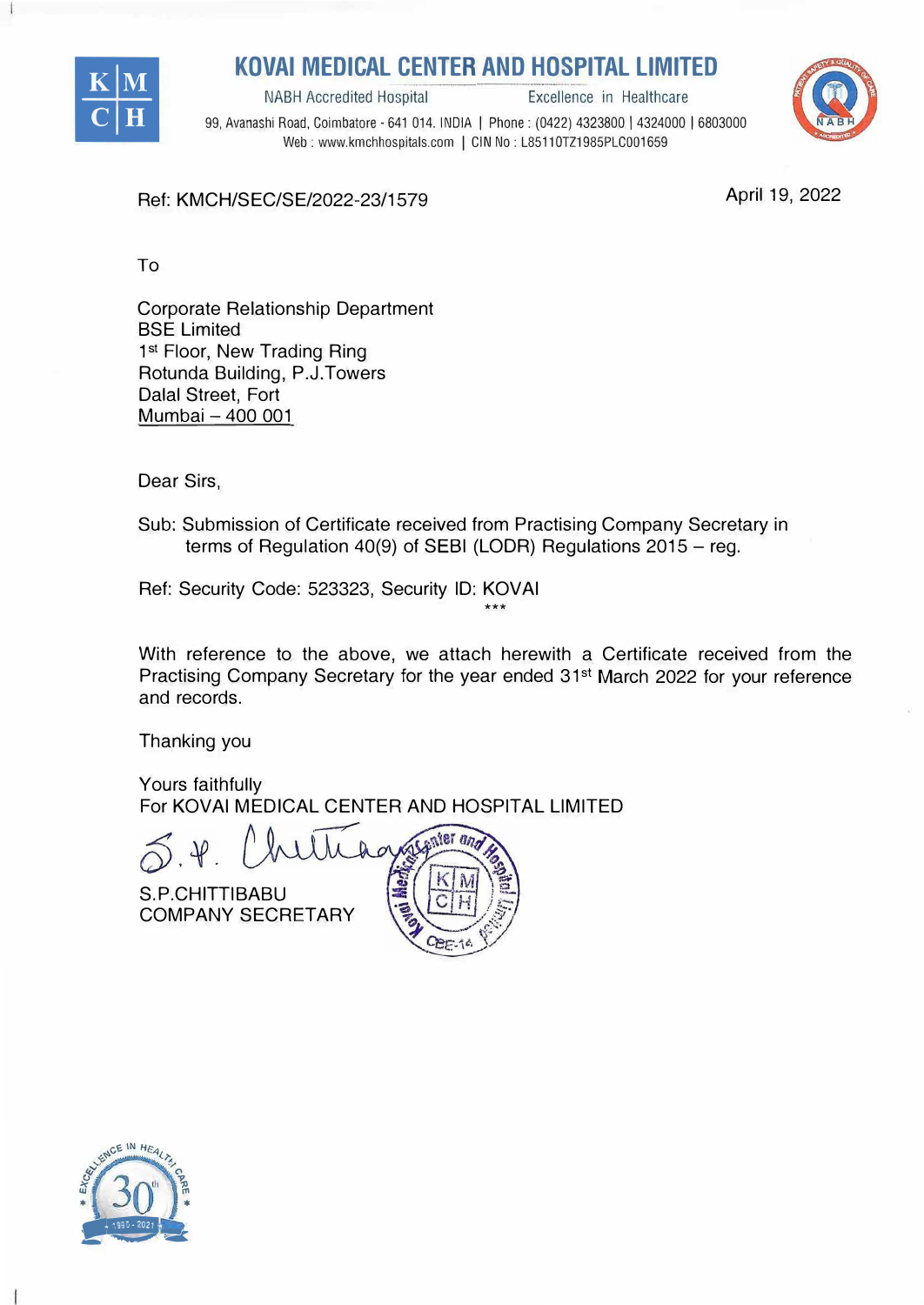## **S.Saraskumar, B.Com.,F.C.S.A.C.A**

Practising Company Secretary

132A, Rangarajapuram Mafn Road NTR Street, Kodambakkam Chennai 600024 Phone:044-24832294 Email: saraskcsca@gmail.com

## **CERTIFICATE UNDER REGULATION 40(9) OF SECURITIES AND EXCHANGE BOARD OF INDIA (LISTING OBLIGATIONS AND · DISCLOSURE REQUIREMENTS) REGULATIONS, 2015 FOR THE YEAR ENDED MARCH 31, 2022.**

The Securities and Exchange Board of India (SEBI) vide gazette notification dated June 08, 2018 and vide its press release dated December 03, 2018, amended Regulation 40 of the SEBI (Listing Obligations and Disclosure Requirements) Regulations, 2015 and had mandated to transfer securities only in dematerialized form w.e.£. April 01, 2019. SEBI vide its press release dated March 27, 2019 clarified that the transfer deeds lodged prior to deadline and returned due to deficiency in the document may be re-lodged for transfer even after the deadline of April 01, 2019. Further, SEBI vide its circular dated September 07, 2020 has fixed March 31, 2021 as the cut-off date for re-lodgement of such transfer deeds and the shares that are re-lodged for transfers shall be issued only in demat mode. SEBI has specified operational guidelines for transfer and dematerialization of re-lodged physical shares vide its circular dated December 02, 2020. SEBI vide gazette notification dated January 24, 2022 read with SEBI circular no. SEBI/HO/MIRSD/MIRSD\_RTAMB/P/CIR/2022/8 dated January 25, 2022 has mandated that the companies shall effect issuance of certificates or receipts or advices, as applicable in dematerialized form only, while processing the service requests relating to Issue of duplicate securities certificate, Claim from Unclaimed Suspense Account Renewal / Exchange of securities certificate, Endorsement, Sub-division / Splitting of securities certificate, Consolidation of securities certificates/ folios, Transmission and Transposition.

Accordingly, on the basis of examination of the relevant documents relating to fully paid shares of KOVAI MEDICAL CENTER AND HOSPITAL LIMITED ('the Company') maintained and provided electronically by GNSA Infotech Private Limited, Registrar and Share Transfer Agents (RTA), pertaining to'the financial year ended March 31, 2022 for the purpose of issuing a Certificate as per Regulation 40(9) of Securities and Exchange Board of India (Listing Obligations and Disclosure Requirements) Regulations, 2015, I hereby certify that:

A. The Company has issued Share Certificates During the year ended 31st March, 2022, in respect of requests received before 24th January, 2022 relating to transmission of securities and issue of duplicate certificates, within the stipulated time as specified in the SEBI (Listing Obligations and Disclosure Requirements) Regulations, 2015, excepting those rejected on technical grounds. The Company has delivered the share certificates/ letters of confirmation as per SEBI's operational guidelines, for execution of transmission of shares and issue of duplicate share certificates pertaining to the requests received on and after 24th January, 2022 within the prescribed time. As informed to me there were no requests for issue of share certificates for share transfer, renewal, exchange, sub-division, splitting, consolidation of certificates/ folios and transposition.



Kovai Medical Center and Hospital Limited